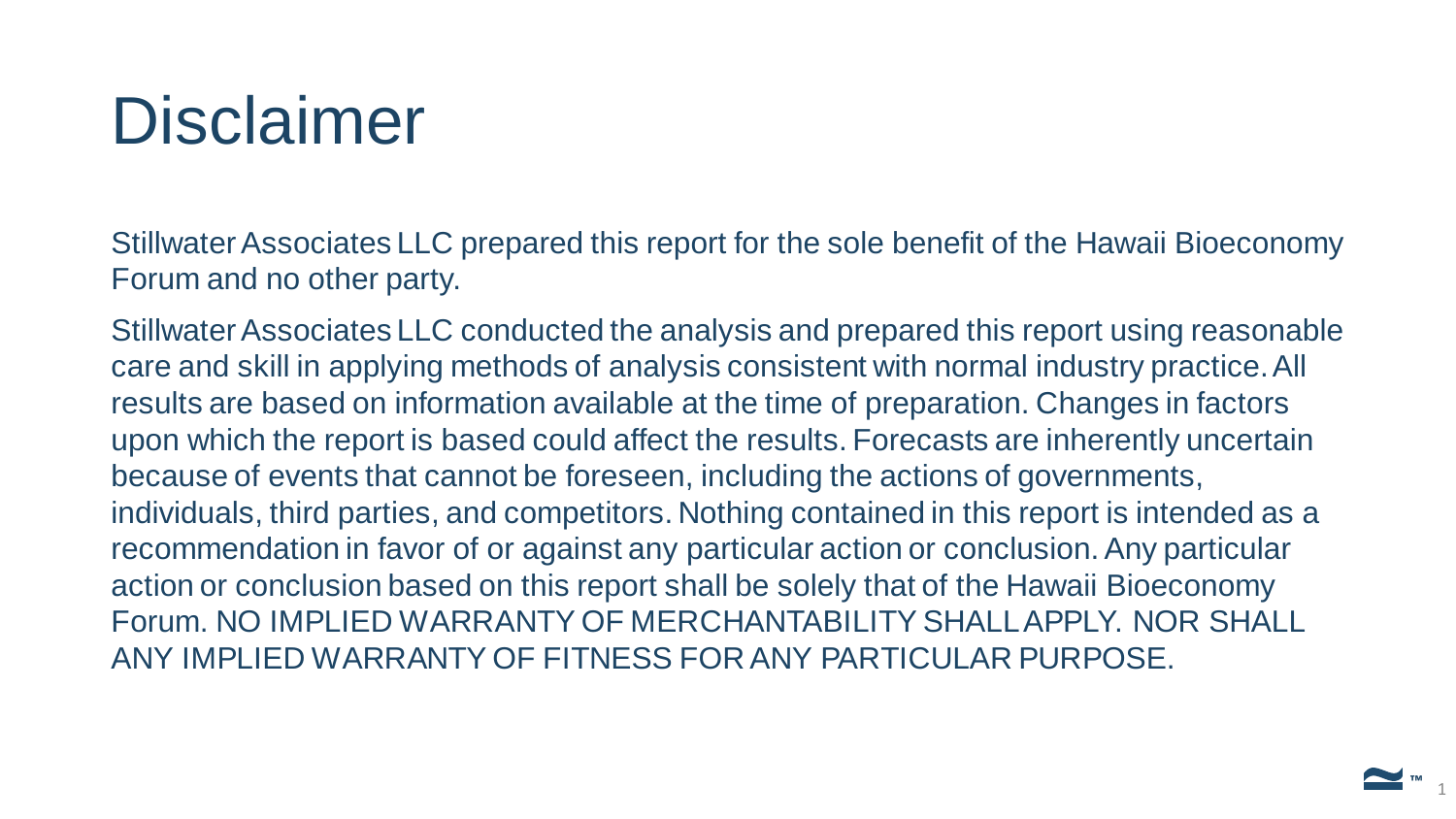**Fueling the future of transportation energy with trusted industry experience**

- 1. Stillwater Associates leverage decades of experience to help clients navigate transportation fuels market challenges. **We see things others miss.**
- 2. Our clients: government agencies, oil and renewable fuels companies, trade associations, technology developers, private equity firms, and law firms.
- 3. Leading experts on California's Global Warming Solutions Act (AB32) programs - the LCFS and Cap & Trade.
- 4. Stillwater's **LCFS Newsletter** offers producers, importers, traders, and investors the right information to make smart credit market decisions.
- **5. Questions about the LCFS?** Our team of experts is available to provide specific analysis and tailored strategy for your needs.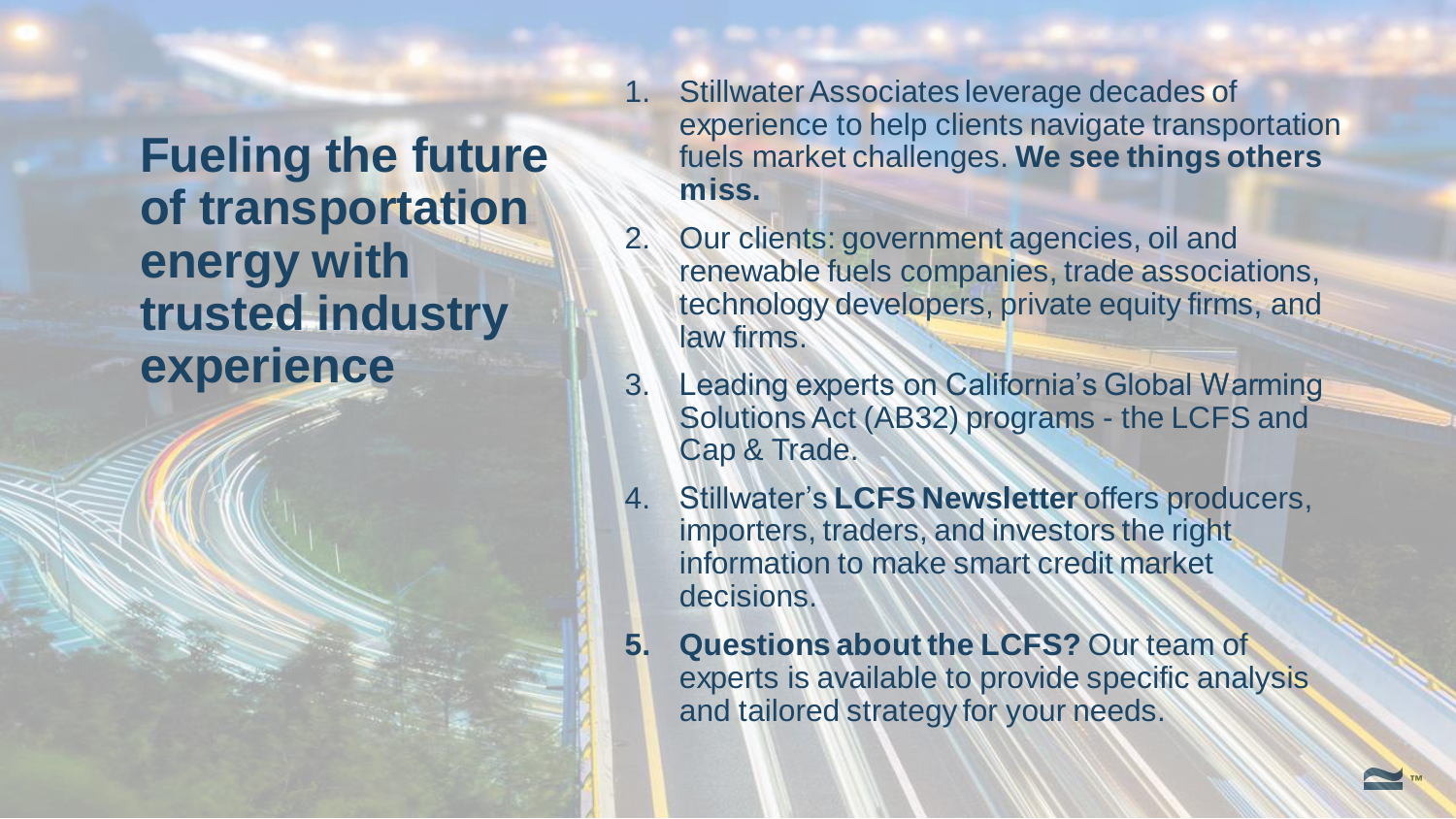#### **Objectives**

- 1.What is a greenhouse gas?
- 2.Difference between life-cycle and tailpipe emissions
- 3.Different ways to reduce carbon emissions
- 4.Specific examples for a diesel bus

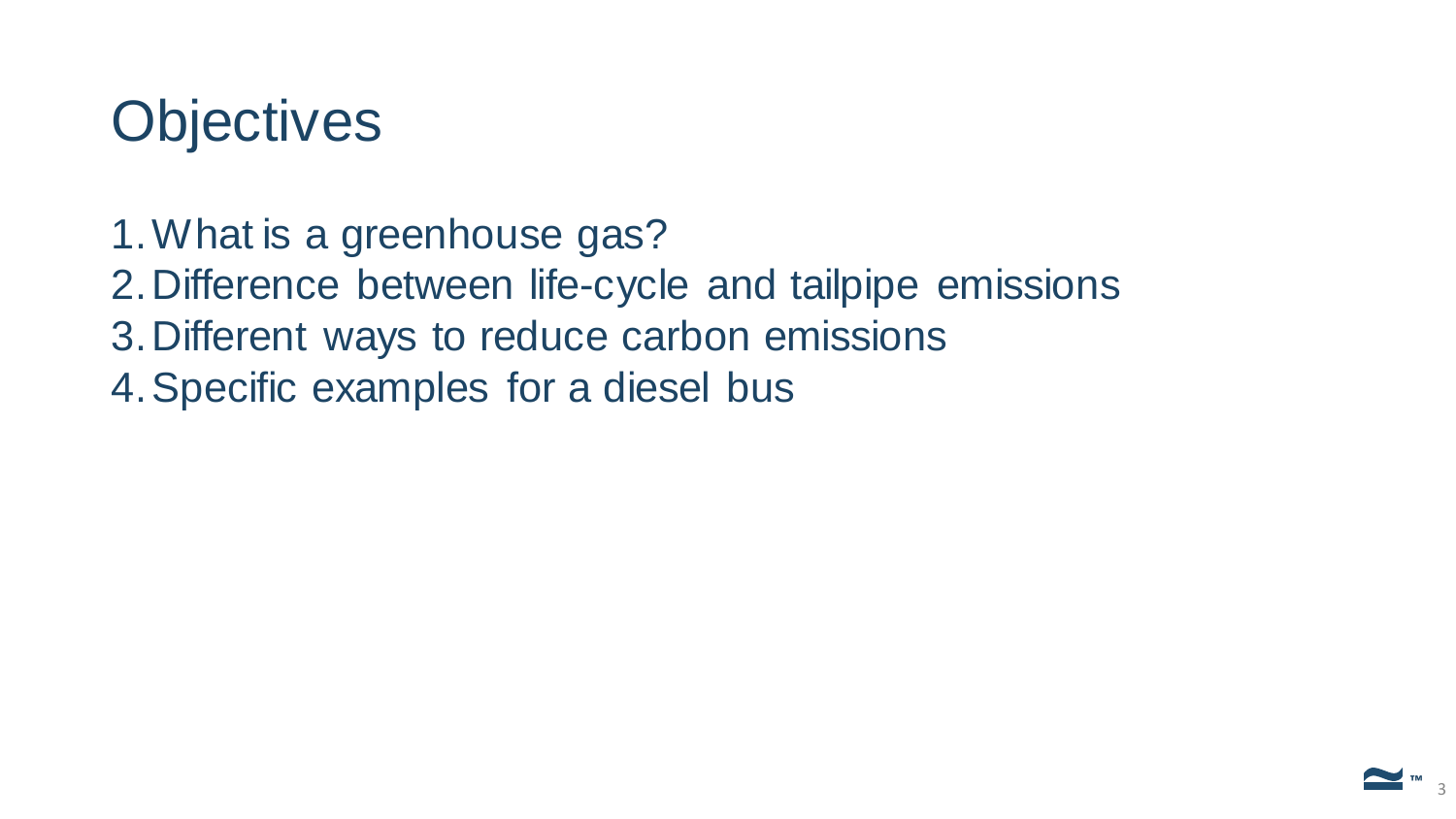### What is a Greenhouse Gas?

- 1. A greenhouse gas (GHG) absorbs energy radiating from the earth and re-radiates it into the atmosphere, increasing global temperatures.
- 2. The primary GHGs are water vapor, **CO<sup>2</sup>** , methane, nitrous oxide, and ozone.
- 3. The primary objective of legislation and regulations to address climate change is reduction of GHG emissions.

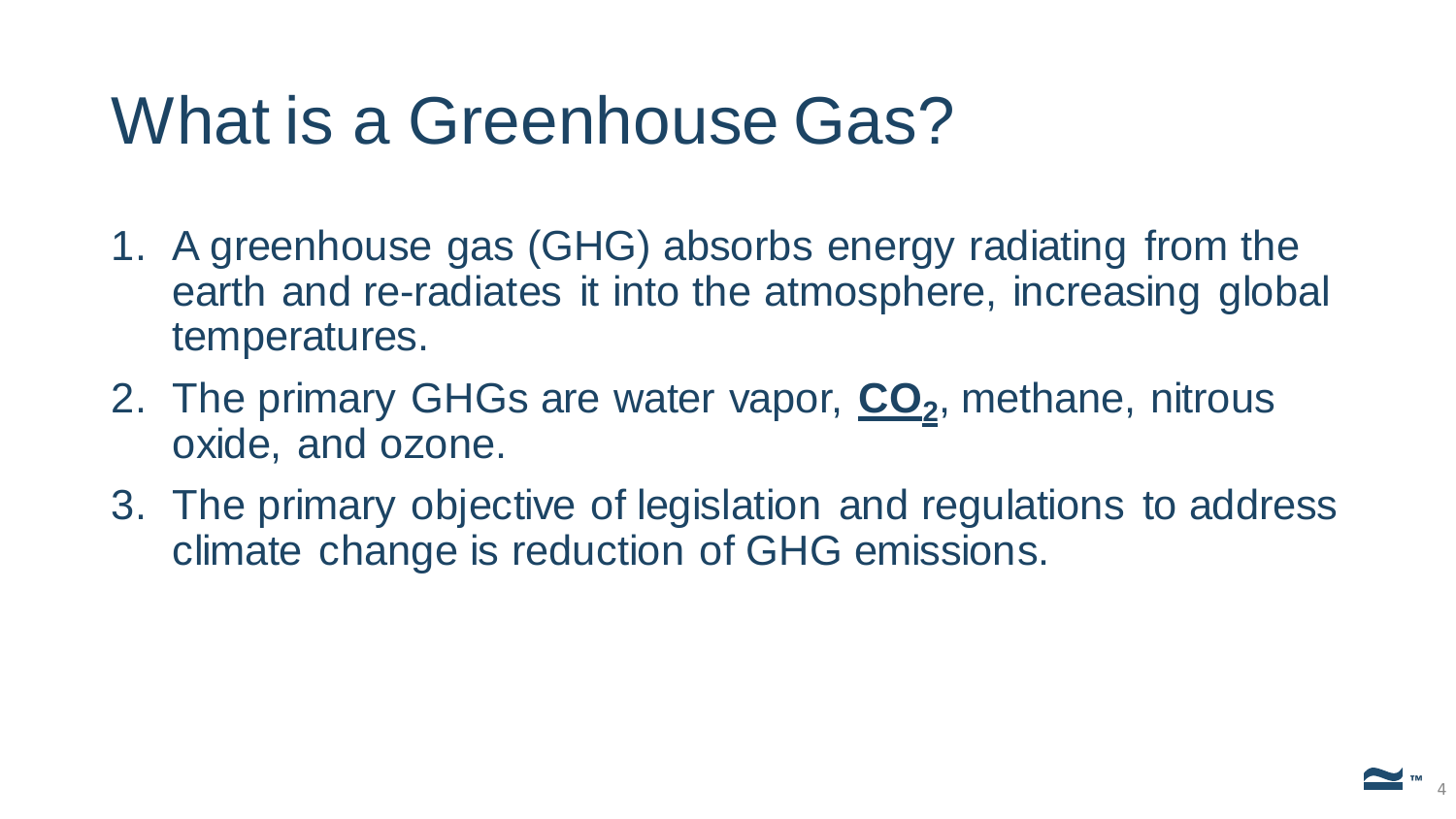# The CO<sub>2</sub> Cycle

- 1.Burning fossil fuels increases  $CO<sub>2</sub>$  content in the atmosphere.
- 2. The natural CO<sub>2</sub> cycle shown here does not increase  $CO<sub>2</sub>$  in the atmosphere.
- 3.So, fuels from carbon in the natural cycle do not increase GHGs in the atmosphere
- 4.CO <sup>2</sup> emissions are not all treated the same in the LCFS.

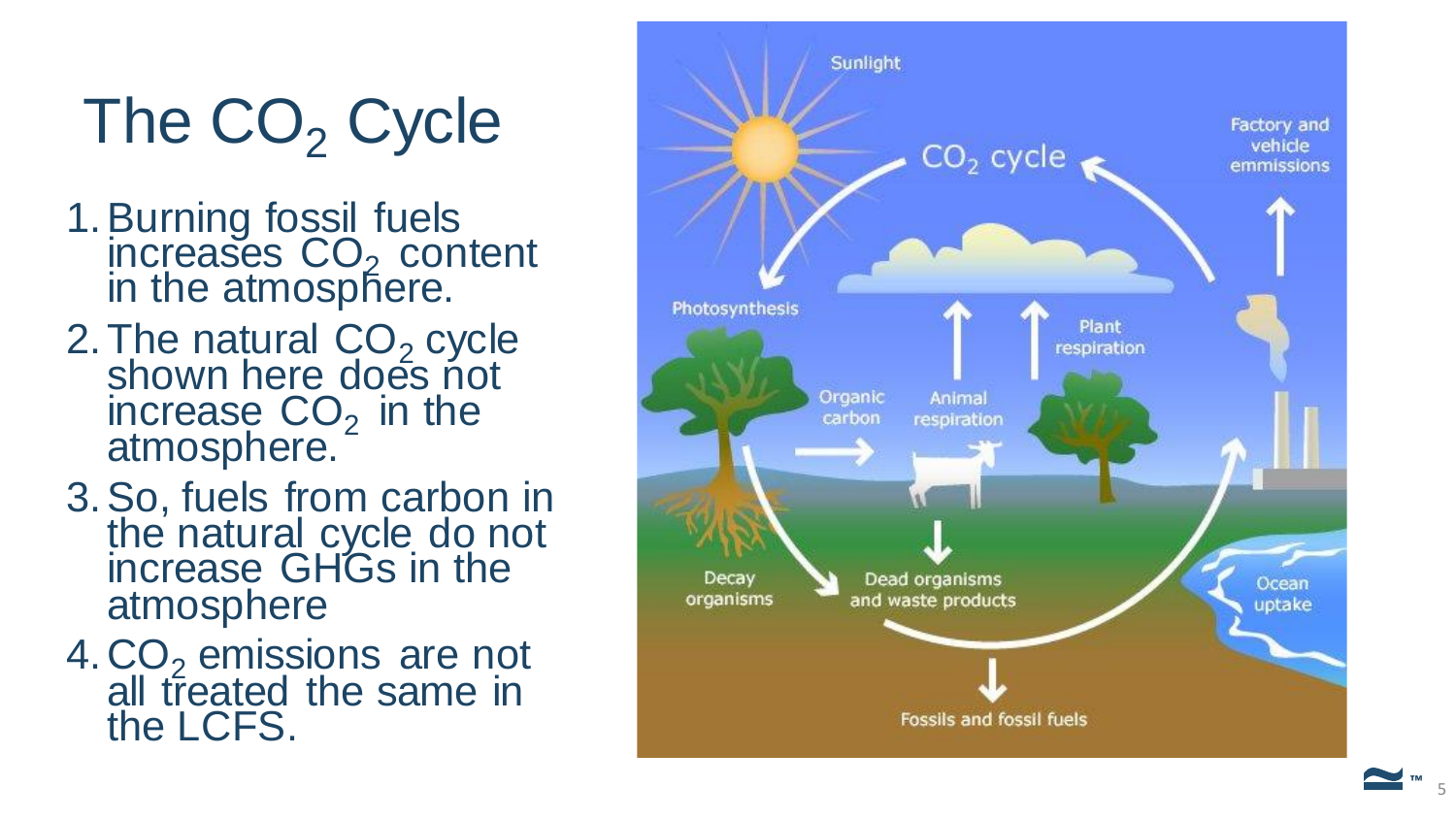**Fuel Life Cycle for California Reformulated Gasoline** Blendstock for Oxygenate Blending (CARBOB)<sup>1</sup>



#### Life Cycle Analysis vs. Tailpipe Emissions

- 1.Life cycle emissions include all fossil fuels emissions from producing, transporting, and consuming the transport fuels.
- 2.Tailpipe emissions from renewable fuels are not included in life cycle emissions calculations.

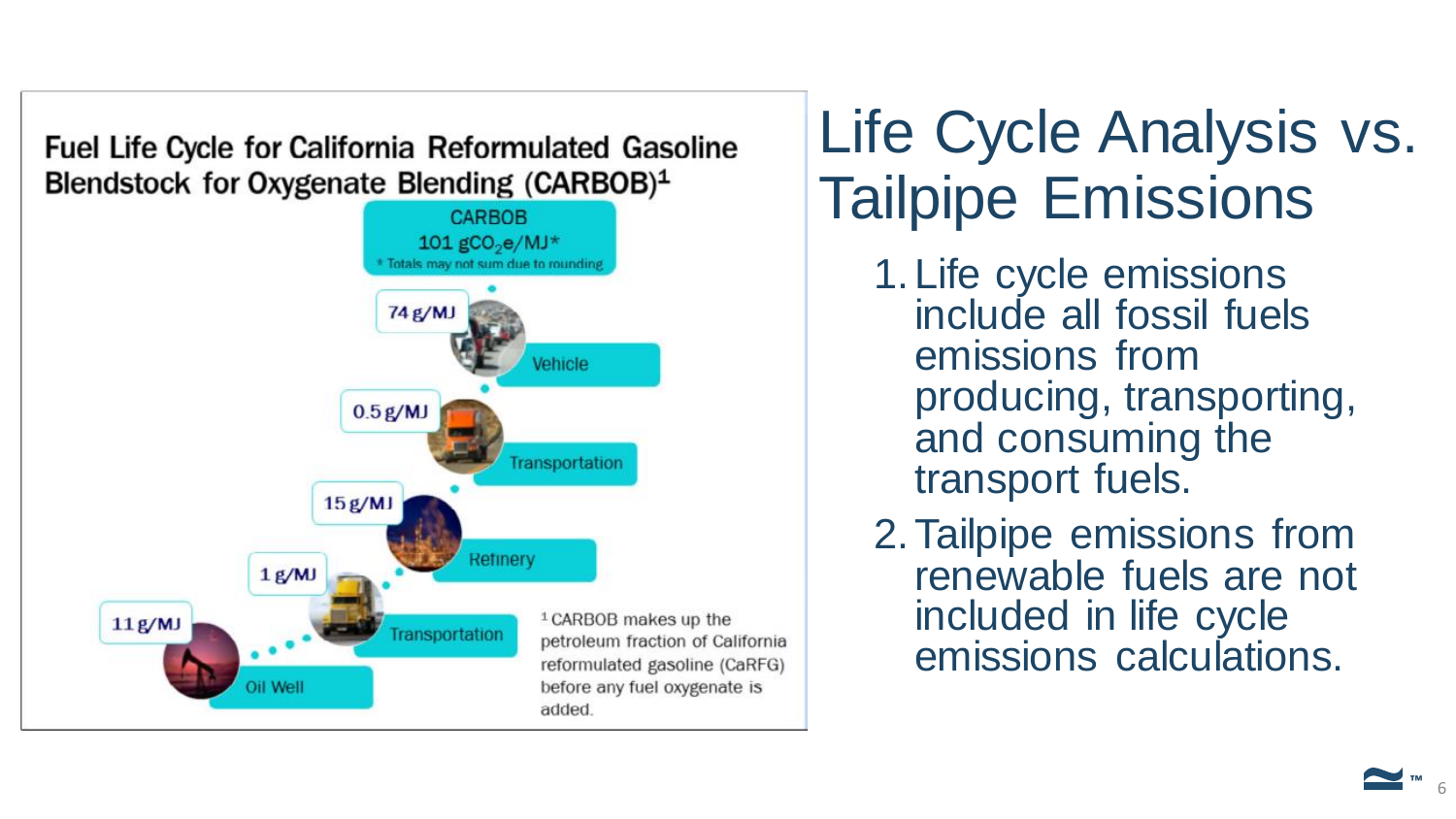# Methods for Decarbonizing Transport

- 1. Decarbonize electricity with wind, solar, or nuclear; electrify the transport fleet
- 2. Use renewable fuels
- 3. Increase engine efficiency
- 4. Recover energy lost when braking (i.e. hybrid vehicles)
- 5. Reduce vehicle miles travelled
- 6. Increase use of mass-transit

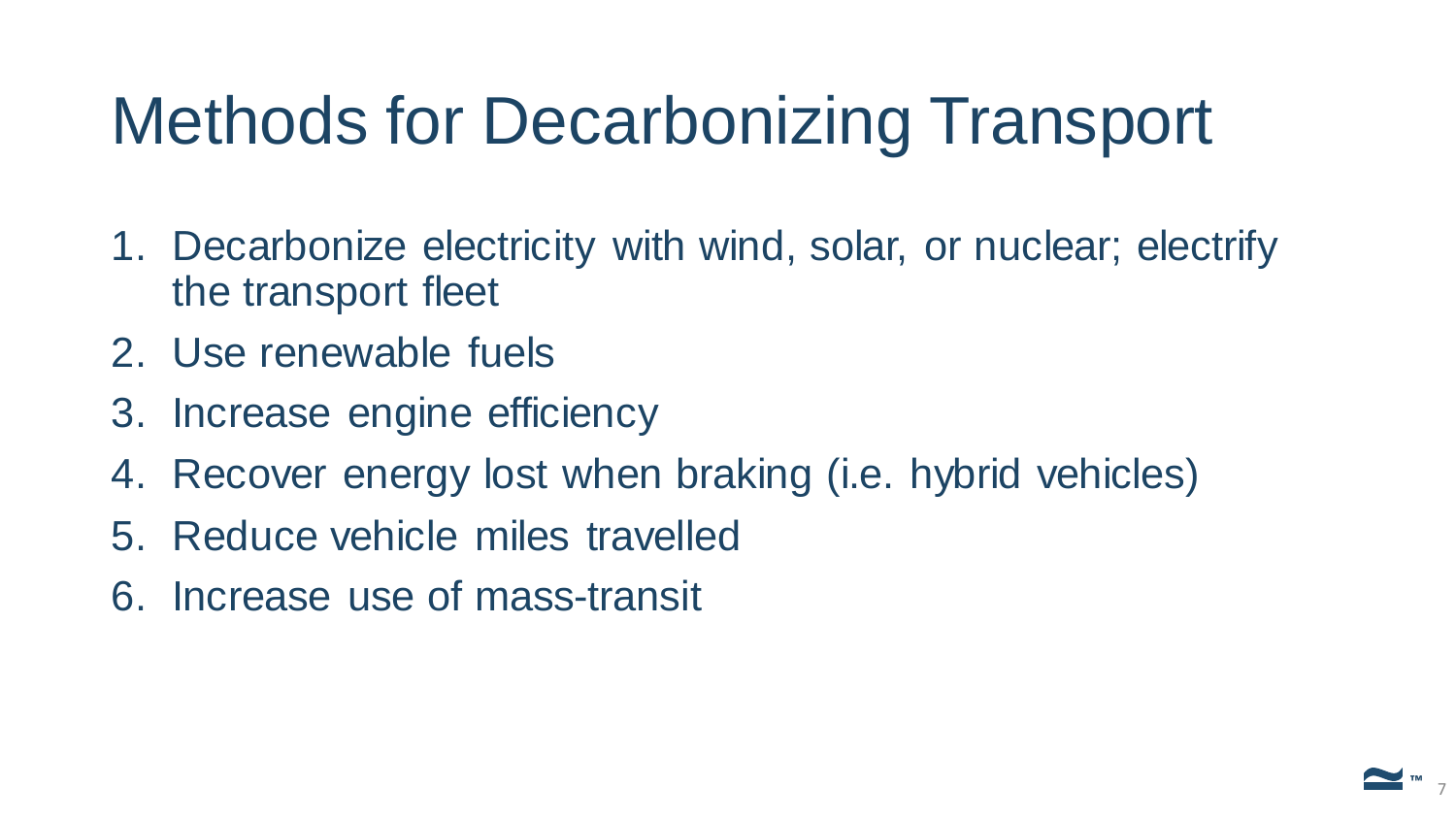## Example CO2 Reductions for a Bus

| <b>Bus Type</b>                        | CO <sub>2</sub><br><b>Emissions</b><br>(kg/mile) | $\frac{0}{0}$<br><b>Reduction</b> |
|----------------------------------------|--------------------------------------------------|-----------------------------------|
| <b>Diesel</b>                          | 2.69                                             | 0%                                |
| <b>Diesel Hybrid</b>                   | 1.88                                             | 30%                               |
| Fuel Cell H <sub>2</sub> from Nat. Gas | 1.57                                             | 42%                               |
| <b>Electricity from Diesel</b>         | 1.24                                             | <b>54%</b>                        |
| <b>Renewable Diesel</b>                | 1.08                                             | 60%                               |
| <b>Hybrid RD</b>                       | 0.75                                             | 72%                               |
| <b>Electricity from Nat. Gas</b>       | 0.71                                             | 74%                               |
| <b>Electricity from RD</b>             | 0.32                                             | 88%                               |
| <b>Electricity from Wind/Solar</b>     | 0.05                                             | 98%                               |

- 1. All examples which reduce CO2 emissions increase costs.
- 2. Electrification with wind or solar power is closest to zero carbon but takes decades to convert the fleet & electrical generation infrastructure.
- 3. Biofuels have substantial benefits and can be implemented quickly in existing vehicles & electrical generation infrastructure.
- 4. LCFS programs incentivize many pathways.

**™**

8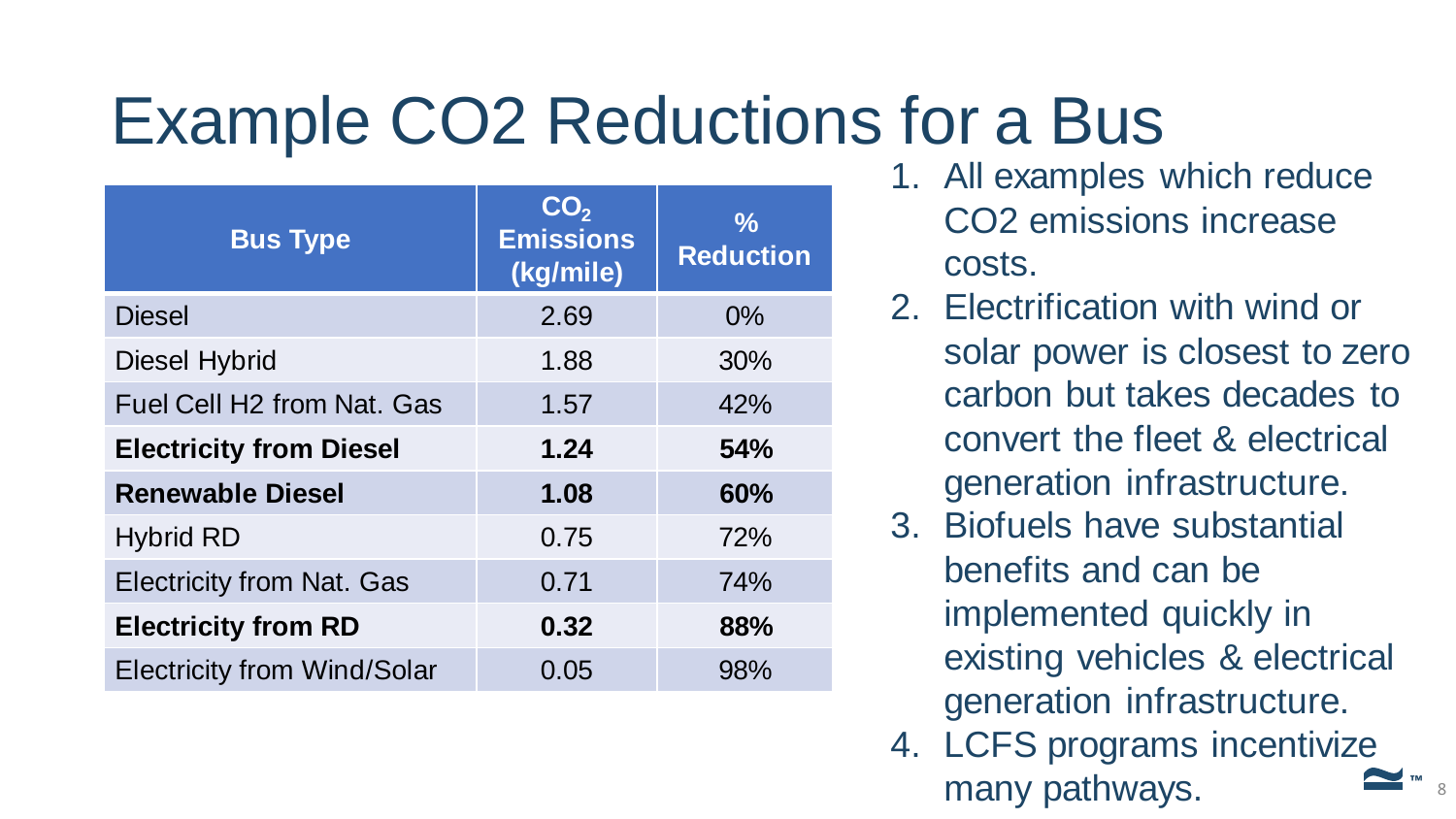### Summary